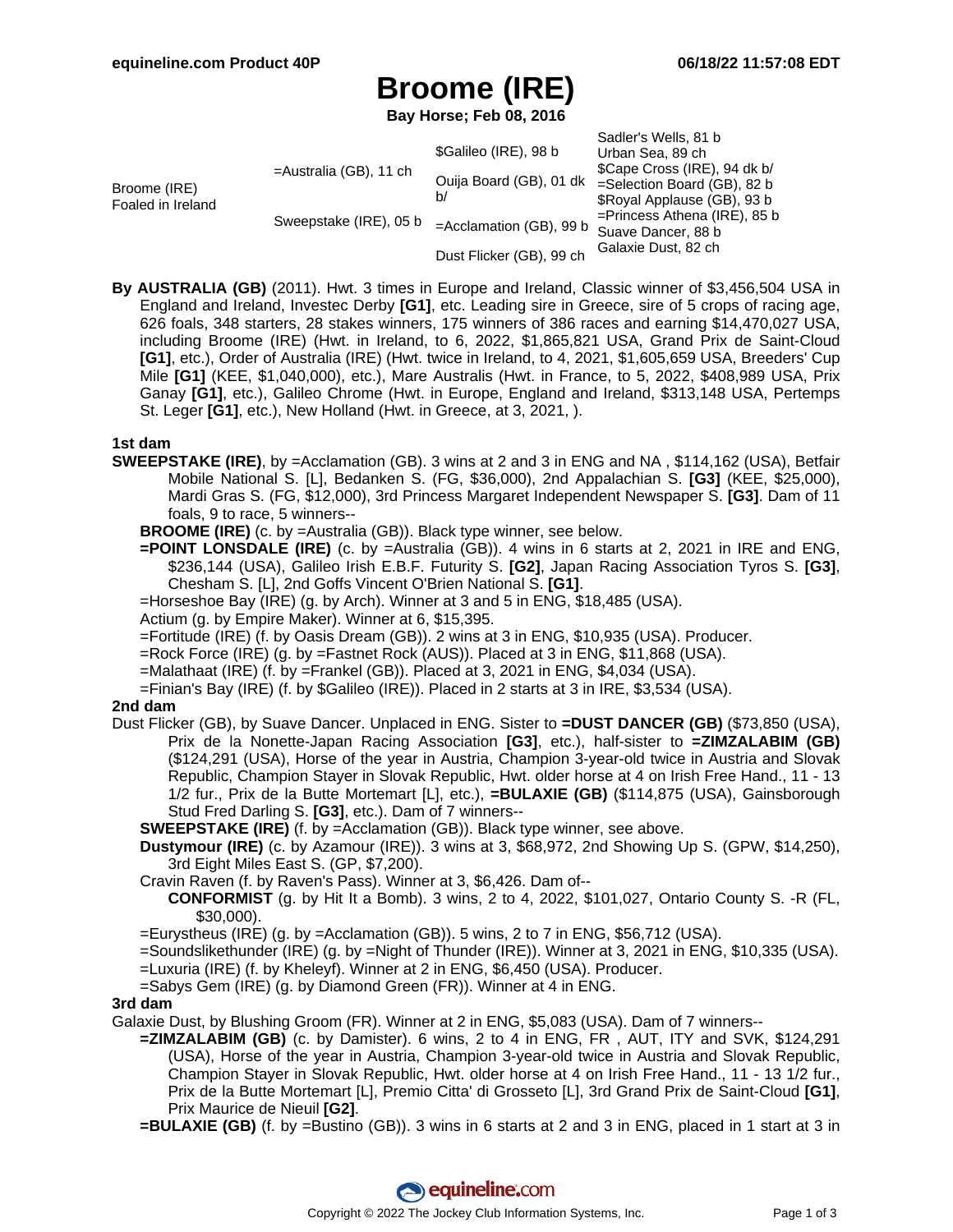### **Broome (IRE)**

**Bay Horse; Feb 08, 2016**

- ITY, \$114,875 (USA), Gainsborough Stud Fred Darling S. **[G3]**, Tripleprint Lupe S. [L], Oh So Sharp S. [L], 2nd Premio Lydia Tesio **[G2]**. Dam of--
- **=CLAXON (GB)** (f. by Caerleon). 5 wins in 9 starts, 2 to 4 in ENG and ITY, \$154,664 (USA), Premio Lydia Tesio **[G2]**, Victor Chandler Lupe S. [L], Steventon S. [L], Milcars Masaka S. [L], 2nd E.B.F./U.K. Land Estates Hoppings S. [L], etc. Dam of--
	- **CASSYDORA (GB)** (f. by =Darshaan (GB)). 5 wins in 10 starts, 2 to 5 in ENG and NA , placed in 1 start at 3 in FR , \$338,466 (USA), Hillsborough S. **[G3]** (TAM, \$90,000), Endeavour S. [L] (TAM, \$60,000), Totesport.com Oaks Trial S. [L], 2nd Vodafone Nassau S. **[G1]**, 3rd Darley Prix de la Nonette **[G3]**. Dam of--
		- **ERNEST HEMINGWAY (IRE)** (c. by \$Galileo (IRE)). 4 wins in 8 starts, 3 to 5 in IRE, \$179,609 (USA), Hwt. older horse at 4 on Irish Free Hand., 14 fur. & up, At The Races Curragh Cup **[G3]**, At the Races Curragh Cup **[G3]**, Ballyroan S. **[G3]**, 3rd Gain Irish St. Leger Trial Ballycullen S. **[G3]**. Sire.
		- **SOUTH SEA PEARL (IRE)** (f. by \$Galileo (IRE)). 2 wins at 3 in IRE, placed at 3 in ENG, \$121,673 (USA), Kingdom Of Bahrain Vinnie Roe S. [L], 3rd Qatar Lillie Langtry S. **[G2]**.
		- **=TOULIFAUT (IRE)** (f. by =Frankel (GB)). 3 wins at 2 in FR , \$86,243 (USA), Prix d'Aumale **[G3]**.
	- **=CLASSIC REMARK (IRE)** (f. by Dr Fong). Winner at 3 in ENG, \$59,313 (USA), E.B.F. National Express Hoppings S. [L], 2nd Totesportcasino.com E.B.F. Gillies Fillies' S. [L]. Producer.
	- **=Yorkidding (GB)** (f. by =Dalakhani (IRE)). 8 wins, 2 to 5 in ENG, placed in 2 starts at 4 in GER, \$223,460 (USA), 3rd Wackenhut Mercedes Benz Steherpreis [L].
	- **=Clarietta (GB)** (f. by Shamardal). 2 wins at 2 in ENG, \$41,017 (USA), 2nd E.B.F. Attheraces.com John Musker Fillies S. [L], 3rd Casino at Bet365.com E.B.F. Montrose Fillies' S. [L]. Dam of--
		- **=LAW POWER (GB)** (c. by =Lawman (FR)). 8 wins, 2 to 7, 2021 in ENG and ITY, \$109,259 (USA), Premio Circo Massimo Tattersalls [L], 3rd Premio Pisa [L], Premio Signorino - Mem. Alessandro Lancellotti [L].
		- **=PERFECT CLARITY (GB)** (f. by =Nathaniel (IRE)). Winner at 2 and 3 in ENG, \$44,058 (USA), Betfred Mobile Oaks Trial [L].
		- **=Clarentine (GB)** (f. by =Dalakhani (IRE)). 2 wins at 3 in ENG, \$20,545 (USA), 3rd 32red / Ebfstallions.com Fleur De Lys S. [L].
- **=Bulwark (IRE)** (g. by \$Montjeu (IRE)). 7 wins, 3 to 7 in ENG, \$355,448 (USA), 2nd David Wilson Homes Jockey Club Cup **[G3]**, 3rd Emirates Airline Yorkshire Cup **[G2]**, Wbx.com Henry II S. **[G2]**.
- =Injaad (GB) (f. by Machiavellian). Unraced in Great Britain. Dam of--
	- **=MUTAMARRES (GB)** (g. by Green Desert). 6 wins, 2 to 5 in ENG and UAE, \$356,160 (USA), Land Rover Al Quoz Sprint [L].
- **=DUST DANCER (GB)** (f. by Suave Dancer). 4 wins at 3 in ENG and FR , \$73,850 (USA), Prix de la Nonette-Japan Racing Association **[G3]**, Upavon S. [L]. Dam of--
	- **SPOTLIGHT (GB)** (f. by Dr Fong). 5 wins, 2 to 4 in ENG and NA , \$313,632 (USA), Lake Placid H. **[G2]** (SAR, \$90,000), E.B.F. Montrose Fillies' S. [L], Cicada S. (DEL, \$36,000), 2nd Long Island H. **[G2]** (AQU, \$30,000), Pucker Up S. **[G3]** (AP, \$40,000), etc. Dam of--
		- **=PROJECTION (GB)** (g. by =Acclamation (GB)). 3 wins at 2 and 5 in ENG, \$218,106 (USA), John Guest Racing Bengough S. **[G3]**, 2nd John Guest Bengough S. **[G3]**, Bet365 Hackwood S. **[G3]**, 3rd Connaught Access Flooring Abernant S. **[G3]**, Price Bailey Chartered Accountants Hopeful S. [L], etc.
		- =Sunny Again (GB) (f. by Shirocco (GER)). Unplaced in 1 start in ENG. Dam of--
			- **=ELISA AGAIN (GB)** (f. by Champs Elysees (GB)). 8 wins, 2 to 5, 2021 in ITY, \$243,625 (USA), Hwt. older mare at 5 on Italian Free Hand., 11 - 14 fur., Premio Verziere Memorial Aldo Cirla **[G3]**, Premio Mario Incisa della Rocchetta [L], Premio Archidamia [L], Premio Paolo Mezzanotte [L], 2nd Premio Verziere Memorial Aldo Cirla **[G3]**, etc.
			- **=BERKSHIRE ROCCO (FR)** (c. by =Sir Percy (GB)). Winner at 2 and 3, placed at 4, 2021 in ENG, placed in 1 start at 4, 2021 in QA , \$412,643 (USA), Teentech Noel Murless S. [L], 2nd Pertemps St. Leger **[G1]**, Queen's Vase **[G2]**, Betsafe Derby Trial